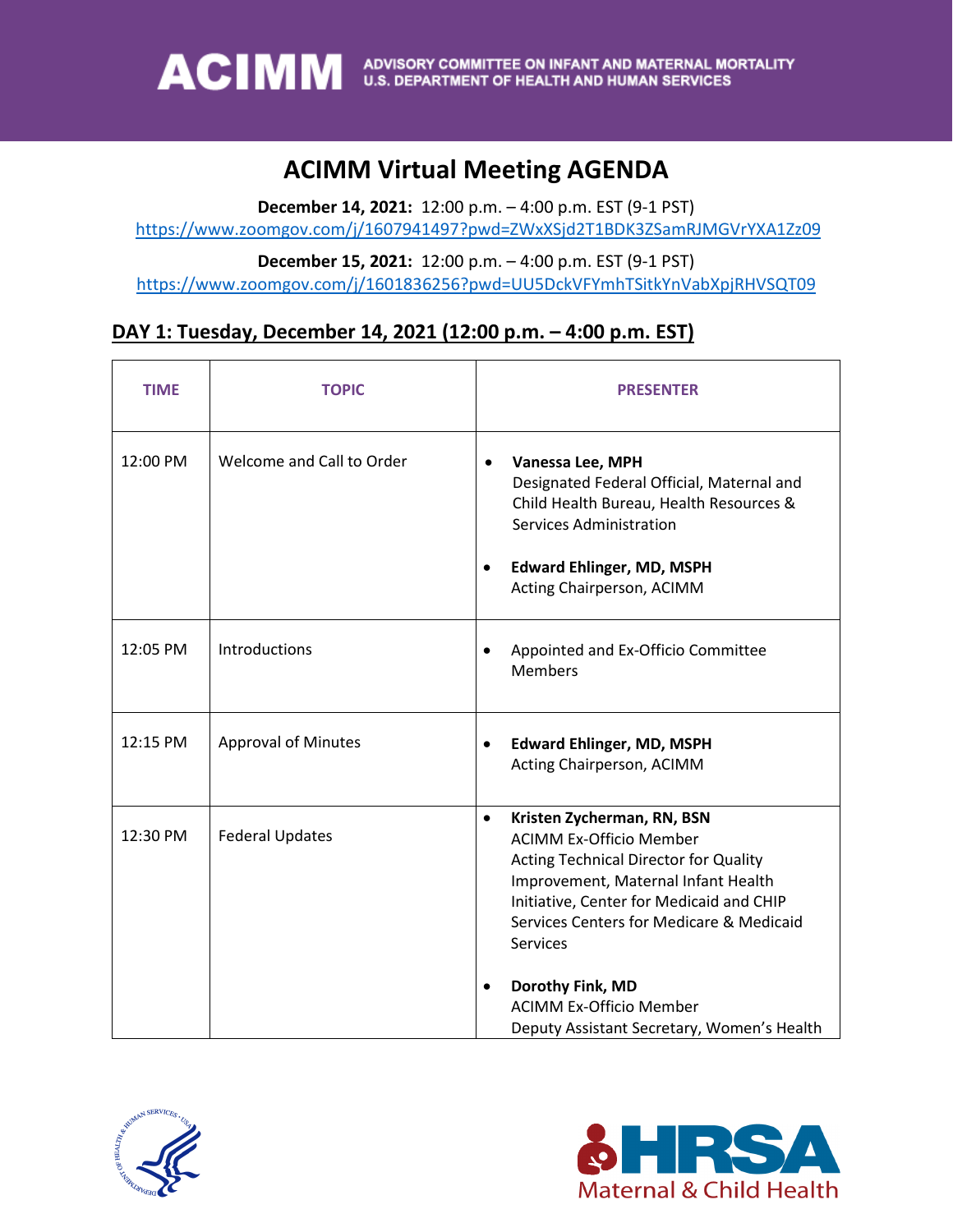| <b>TIME</b> | <b>TOPIC</b>                                                                                        | <b>PRESENTER</b>                                                                                                                                                                                                                                                                                                                                                                                                                                                                                                                                                                                                                                                                                                                                                                                                                                                                                          |
|-------------|-----------------------------------------------------------------------------------------------------|-----------------------------------------------------------------------------------------------------------------------------------------------------------------------------------------------------------------------------------------------------------------------------------------------------------------------------------------------------------------------------------------------------------------------------------------------------------------------------------------------------------------------------------------------------------------------------------------------------------------------------------------------------------------------------------------------------------------------------------------------------------------------------------------------------------------------------------------------------------------------------------------------------------|
|             |                                                                                                     | Director, Office of Women's Health, U.S.<br>Department of Health and Human Services                                                                                                                                                                                                                                                                                                                                                                                                                                                                                                                                                                                                                                                                                                                                                                                                                       |
| 1:00 PM     | COVID-19 follow-up - what have<br>we learned about equity, data, and<br>quality and access to care? | <b>Edward Ehlinger, MD, MSPH</b><br>$\bullet$<br>Acting Chairperson, ACIMM                                                                                                                                                                                                                                                                                                                                                                                                                                                                                                                                                                                                                                                                                                                                                                                                                                |
| 1:30 PM     | <b>Birth Defects and Congenital</b><br>Anomalies                                                    | Tara Sander Lee, PhD (Moderator)<br>$\bullet$<br><b>ACIMM Member</b><br>Senior Fellow and Director of Life Sciences,<br><b>Charlotte Lozier Institute</b><br>Naomi K. Tepper, MD, MPH, FACOG<br>$\bullet$<br>CAPT, US Public Health Service<br>Senior Medical Officer, Birth Defects<br>Monitoring and Research Branch<br>National Center on Birth Defects and<br><b>Developmental Disabilities</b><br><b>Centers for Disease Control and Prevention</b><br>Julie S. Moldenhauer, MD, FACOG, FACMGG<br>$\bullet$<br><b>Director of Obstetrical Services</b><br>George Leib Harrison Endowed Chair in Fetal<br>Therapy<br>The Center for Fetal Diagnosis and Treatment<br>The Children's Hospital of Philadelphia<br>Director, Division of Obstetrics and<br>Gynecology<br>Professor of Clinical Obstetrics and<br>Gynecology in Surgery<br>The Perelman School of Medicine, University<br>of Pennsylvania |
| 2:30 PM     | <b>Break</b>                                                                                        |                                                                                                                                                                                                                                                                                                                                                                                                                                                                                                                                                                                                                                                                                                                                                                                                                                                                                                           |



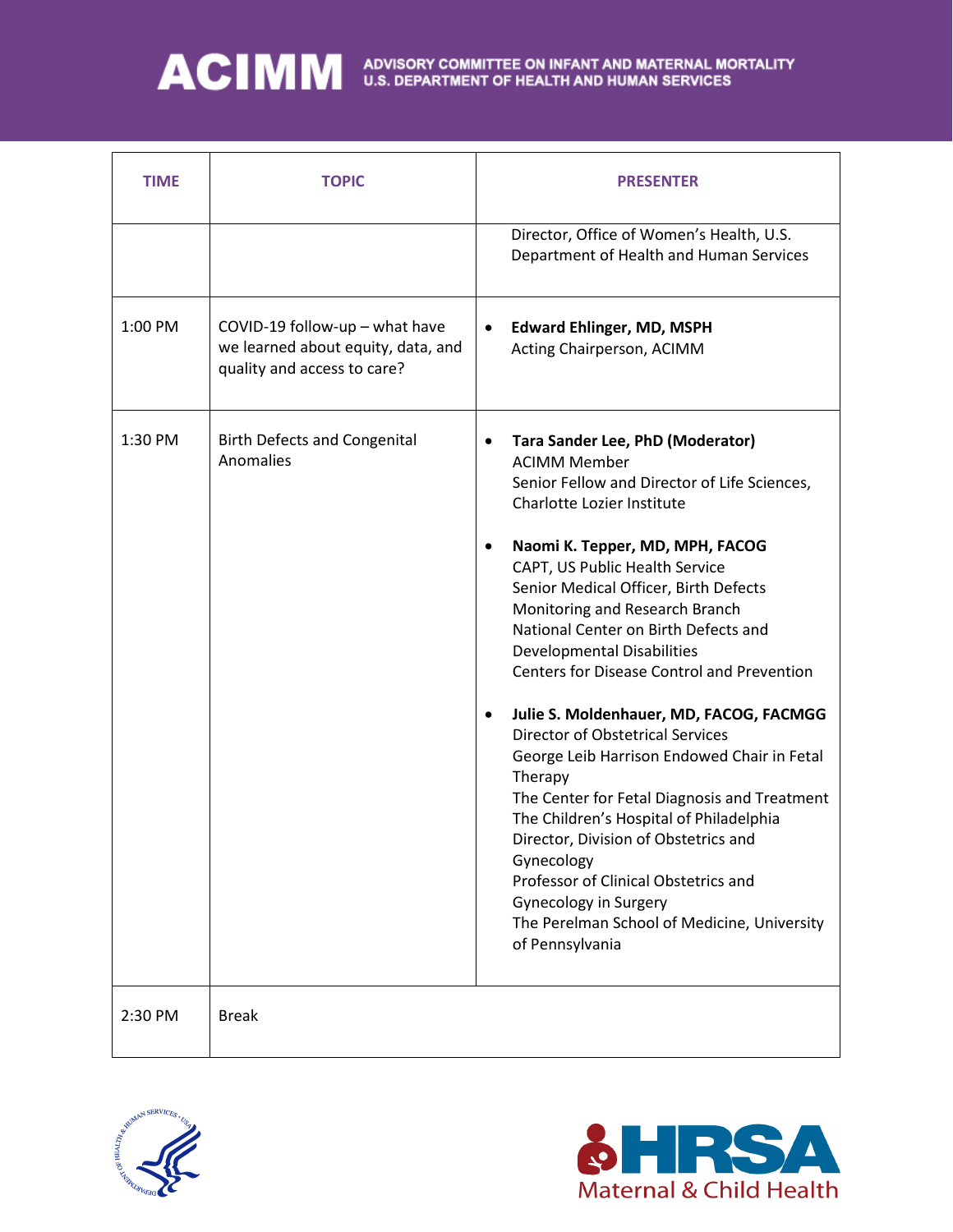| <b>TIME</b> | <b>TOPIC</b>                                              | <b>PRESENTER</b>                                                                                                                                                                                                                                                                                                                                                                                                                                                                                            |
|-------------|-----------------------------------------------------------|-------------------------------------------------------------------------------------------------------------------------------------------------------------------------------------------------------------------------------------------------------------------------------------------------------------------------------------------------------------------------------------------------------------------------------------------------------------------------------------------------------------|
| 2:45 PM     | State and Community Projects on<br><b>Maternal Health</b> | <b>Steve Calvin, MD (Moderator)</b><br>$\bullet$<br><b>ACIMM Member</b><br>Medical Director, The Minnesota Birth Center<br><b>Tammy Murphy</b><br>$\bullet$<br>First Lady, State of New Jersey<br>Founder, NURTURE NJ<br><b>Elliot Main, MD</b><br>Chair, California Maternal Quality Care<br>Collaborative, Professor of Obstetrics and<br>Gynecology, Stanford University<br>Connie Mitchell, MD, MPH<br>$\bullet$<br>Deputy Director, Center for Family Health<br>California Department of Public Health |
| 3:45 PM     | Summary of the Day                                        | <b>Edward Ehlinger, MD, MSPH</b><br>$\bullet$<br>Acting Chairperson, ACIMM                                                                                                                                                                                                                                                                                                                                                                                                                                  |
| 4:00        | Adjourn                                                   |                                                                                                                                                                                                                                                                                                                                                                                                                                                                                                             |

#### **DAY 2: Wednesday, December 15, 2021 (12:00 p.m. – 4:00 p.m. EST)**

| <b>TIME</b> | <b>TOPIC</b>                                                                   | <b>PRESENTER</b>                                                           |
|-------------|--------------------------------------------------------------------------------|----------------------------------------------------------------------------|
| 12:00 PM    | Narrative Development - Healthy<br>Mothers, Healthy Babies, Healthy<br>Society | <b>Edward Ehlinger, MD, MSPH</b><br>$\bullet$<br>Acting Chairperson, ACIMM |



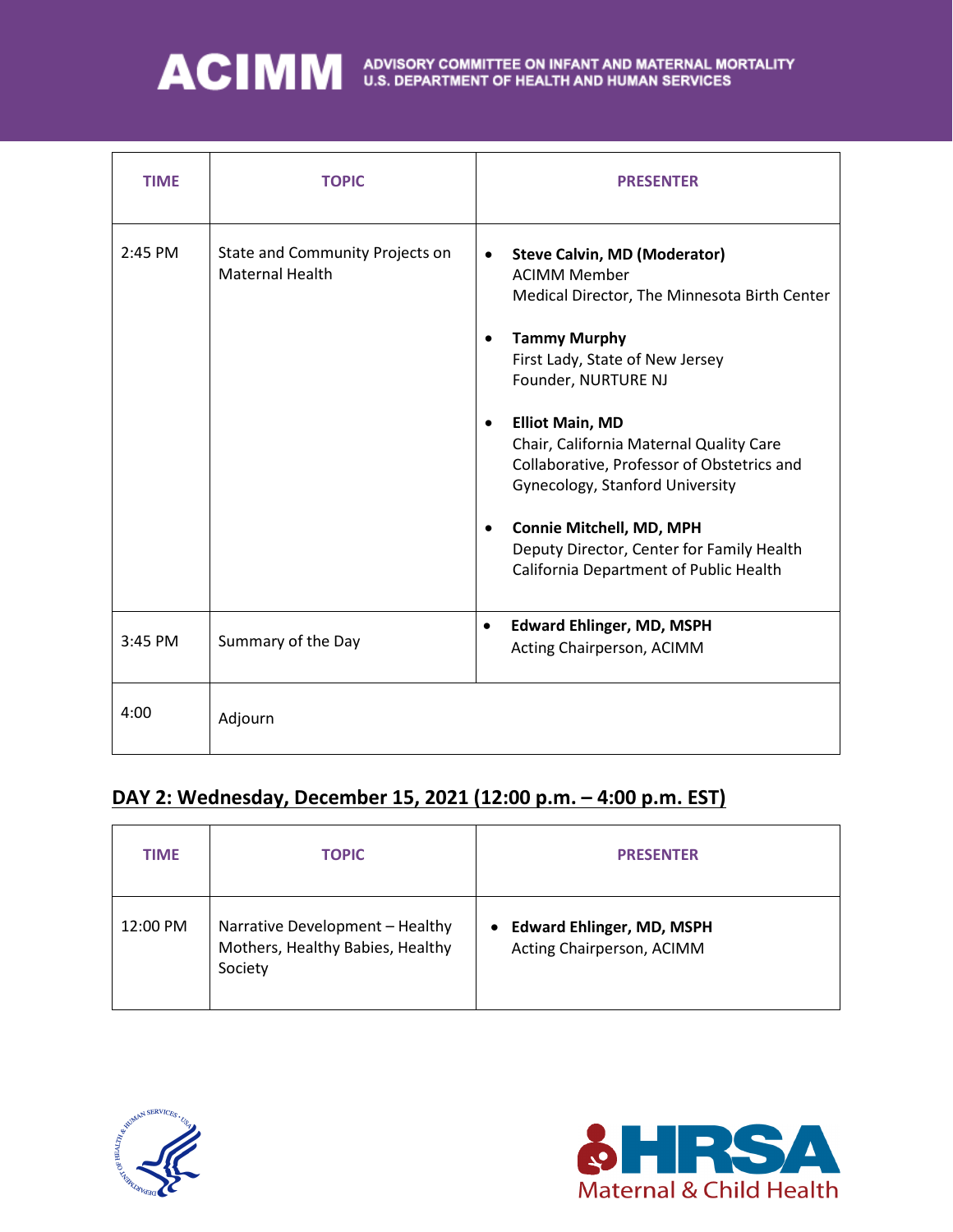| <b>TIME</b> | <b>TOPIC</b>                                              | <b>PRESENTER</b>                                                                                                                                                                                                                                                                                                                                                                                                                                                                                                                                                                                                                           |
|-------------|-----------------------------------------------------------|--------------------------------------------------------------------------------------------------------------------------------------------------------------------------------------------------------------------------------------------------------------------------------------------------------------------------------------------------------------------------------------------------------------------------------------------------------------------------------------------------------------------------------------------------------------------------------------------------------------------------------------------|
| 12:30 PM    | Health of Indigenous Mothers and<br><b>Babies</b>         | Janelle Palacios, PhD, CNM, RN (Moderator)<br><b>ACIMM Member</b><br>Co-Chair of ACIMM Health Equity Workgroup<br>Nurse Midwife/Researcher<br>Consultant<br>• CAPT Suzanne England, DNP, APRN<br><b>ACIMM Ex-Officio Member</b><br>Maternal Child Health Consultant, Great<br>Plains Area Indian Health Service<br>U.S. Department of Health and Human<br><b>Services</b><br><b>Alida Montiel</b><br>Health & Human Services Director<br>Member, Pascua Yaqui Tribe<br><b>Inter Tribal Council of Arizona</b><br><b>Stephanie Bustillo, MPH</b><br>Epidemiologist II, Tribal Epidemiology Center<br><b>Inter Tribal Council of Arizona</b> |
| 1:30 PM     | Housing Insecurity, Eviction and<br><b>Birth Outcomes</b> | <b>Magda Peck, ScD (Moderator)</b><br>٠<br><b>ACIMM Member</b><br>Lead for ACIMM Data and Research for Action<br>Workgroup (DRAW)<br>Founder and Principal Consultant,<br>MP3 Health<br>Adjunct Professor of Pediatrics and Public<br>Health, University of Nebraska Medical<br>Center<br><b>Richard Cho, PhD</b><br>$\bullet$<br>Senior Advisor for Housing and Services, U.S.<br>Department of Housing and Urban<br>Development                                                                                                                                                                                                          |



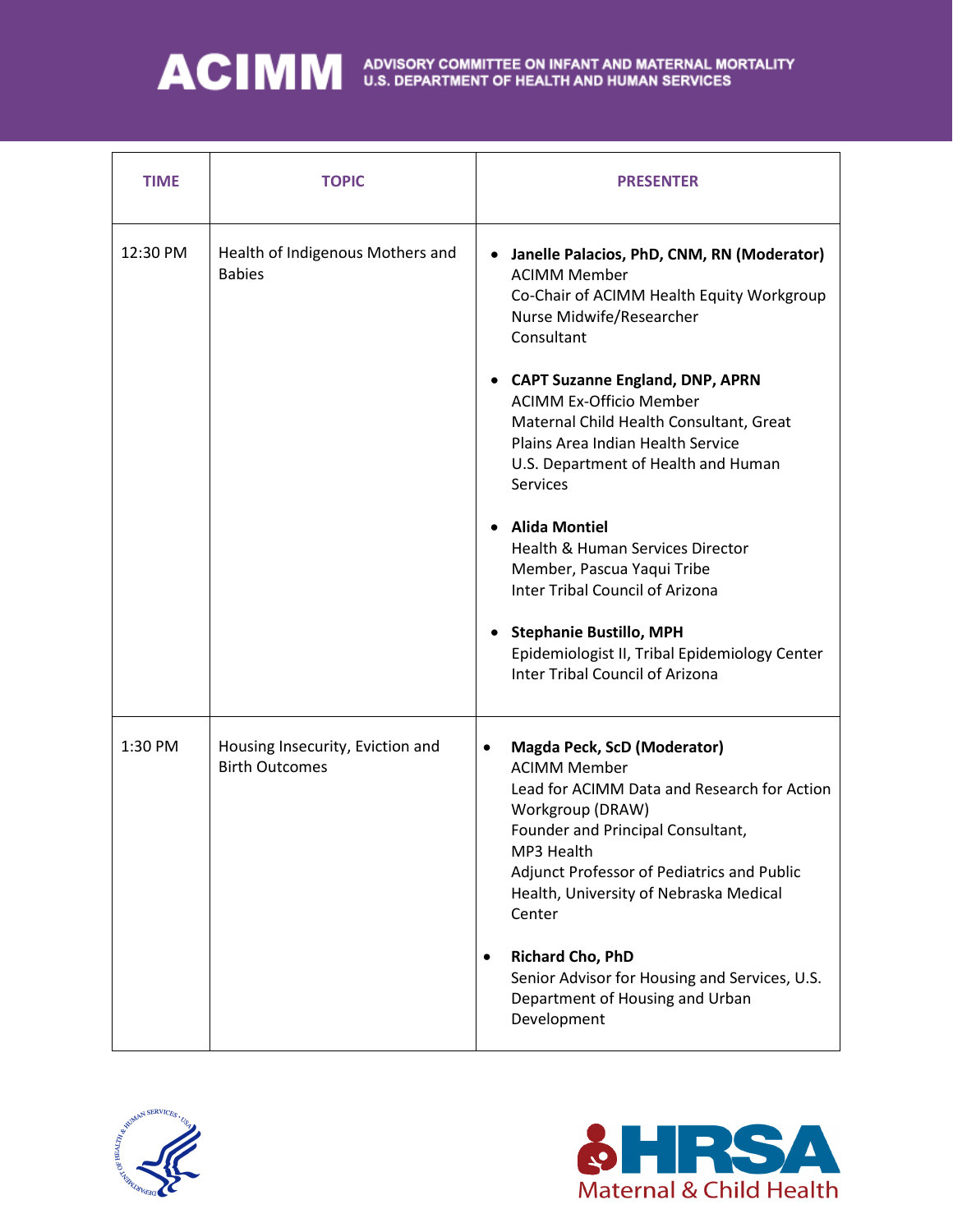| <b>TIME</b> | <b>TOPIC</b>                                                                                                             | <b>PRESENTER</b>                                                                                                                                                                                                                                                                                                                                                                                                      |
|-------------|--------------------------------------------------------------------------------------------------------------------------|-----------------------------------------------------------------------------------------------------------------------------------------------------------------------------------------------------------------------------------------------------------------------------------------------------------------------------------------------------------------------------------------------------------------------|
|             |                                                                                                                          | Gracie Himmelstein, MD, MA<br>$\bullet$<br>PhD Candidate, Demographic and Social<br>Policy, Office of Population Research,<br>Princeton University, Resident physician,<br><b>UCLA Health</b><br>Alison Cernich, PhD, ABPP-Cn<br>$\bullet$<br><b>ACIMM Ex-Officio Member</b><br>Deputy Director, Eunice Kennedy Shriver<br>National Institute of Child Health & Human<br>Development<br>National Institutes of Health |
| 2:30 PM     | <b>Break</b>                                                                                                             |                                                                                                                                                                                                                                                                                                                                                                                                                       |
| 2:45 PM     | Planning for a future evidence<br>review and discussion on the<br>impact of abortion on infant and<br>maternal mortality | <b>Edward Ehlinger, MD, MSPH</b><br>Acting Chairperson, ACIMM<br>Glenda Eoyang, PhD, HSDP<br>Founding Executive Director, Human Systems<br>Dynamic Institute                                                                                                                                                                                                                                                          |
| 3:15 PM     | <b>Public Comment</b>                                                                                                    | Vanessa Lee, MPH<br>٠<br>Designated Federal Official, Maternal and<br>Child Health Bureau, Health Resources &<br>Services Administration                                                                                                                                                                                                                                                                              |
| 3:30 PM     | Discussion and Next Steps                                                                                                | <b>Edward Ehlinger, MD, MSPH</b><br>Acting Chairperson, ACIMM<br>Vanessa Lee, MPH<br>Designated Federal Official, Maternal and                                                                                                                                                                                                                                                                                        |